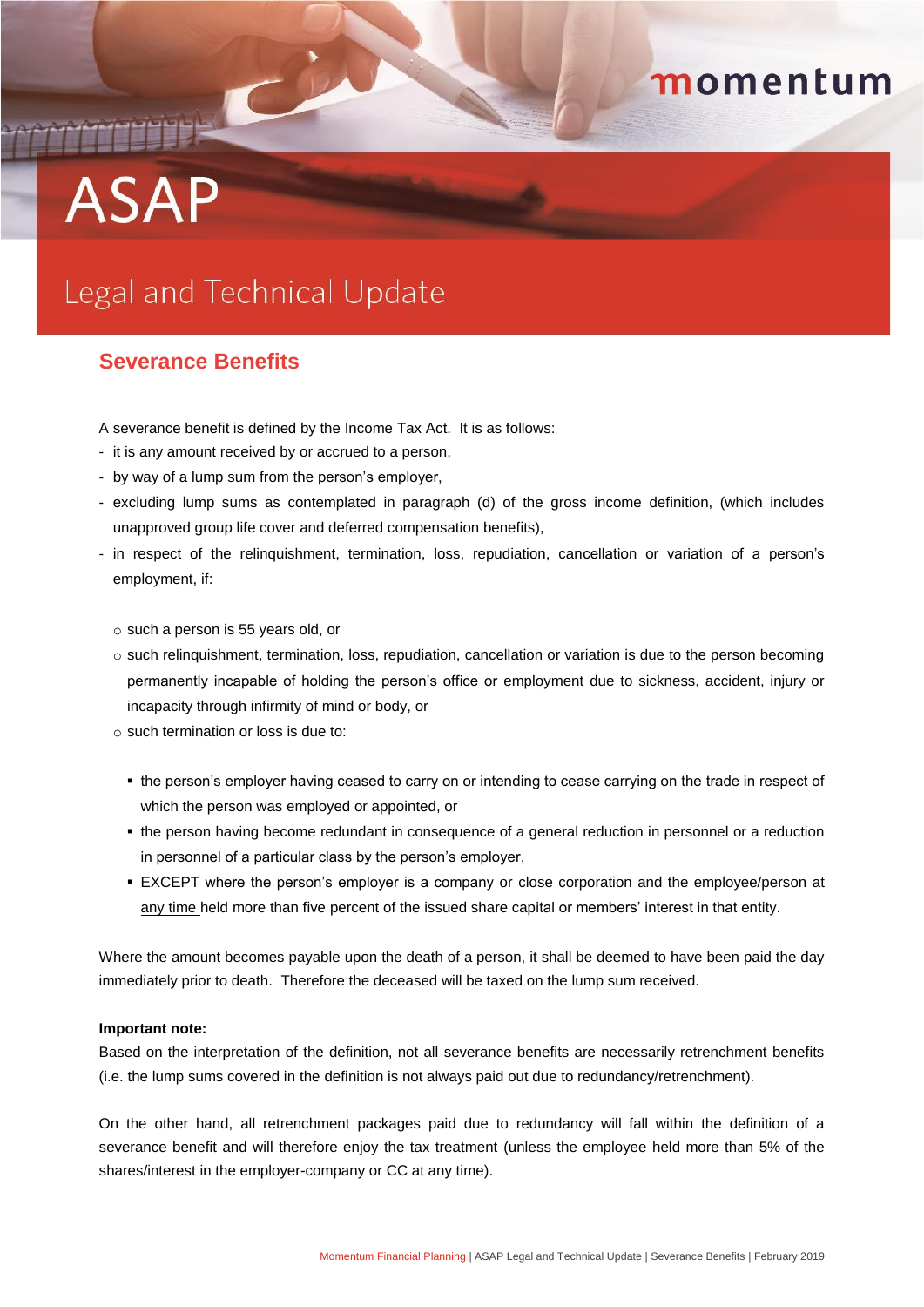#### **Retirement fund withdrawal made due to the loss of employment as a result of retrenchment**

Paragraph 2(1)(a)(ii) of the Second Schedule to the Income Tax Act determines the following:

Any lump sum withdrawal made from an employer retirement fund (pension or provident fund – does not include corporate retirement annuities),

- as a result of the termination of employment due to the employer ceasing to carry on the business, or
- due to the employee becoming redundant due to a general reduction in personnel,

will be taxed in terms of the retirement fund tax table applicable on death or retirement, UNLESS, the taxpayer held more than 5% of the issued share capital or members' interest in the employer-company or CC at any time, in which case it will be treated as a normal retirement fund withdrawal and taxed according to the withdrawal tax table.

This withdrawal has to be made when leaving the employer retirement fund due to retrenchment and cannot be delayed until a later stage or taken from a preservation fund. In that case the withdrawal will be taxed according to the withdrawal tax table.

#### **How is this amount taxed?**

If an amount qualifies as a severance benefit or if the provisions of paragraph 2(1)(a)(ii) as discussed above applies, the lump sum will be taxed according to the tax table applicable to retirement fund lump sums payable upon retirement or death. It is as follows:

| Taxable Income (R) | Rate of Tax (R)                                 |
|--------------------|-------------------------------------------------|
| $0 - 500000$       | 0% of taxable income                            |
| 500 001 - 700 000  | 18% of taxable income above 500 000             |
| 700 001 -1 050 000 | 36 000 + 27% of taxable income above 700 000    |
| $105000 +$         | 130 500 + 36% of taxable income above 1 050 000 |

All lump sums received by a taxpayer from retirement funds are aggregated when applying the tax tables and the severance benefit will also be added to the aggregated amount.

Aggregation applies in respect of the following lump sums received:

- retirement fund lump sums received after 1 October 2007,
- withdrawal lump sums received after 1 March 2009,
- severance benefit lump sums received after 1 March 2011.

#### **Practical note:**

In practice, where the severance benefit is received and a lump sum amount is withdrawn from the employer retirement fund due to retrenchment, the sequence in which the directives are applied for will influence the aggregation of the two amounts when determining the tax payable.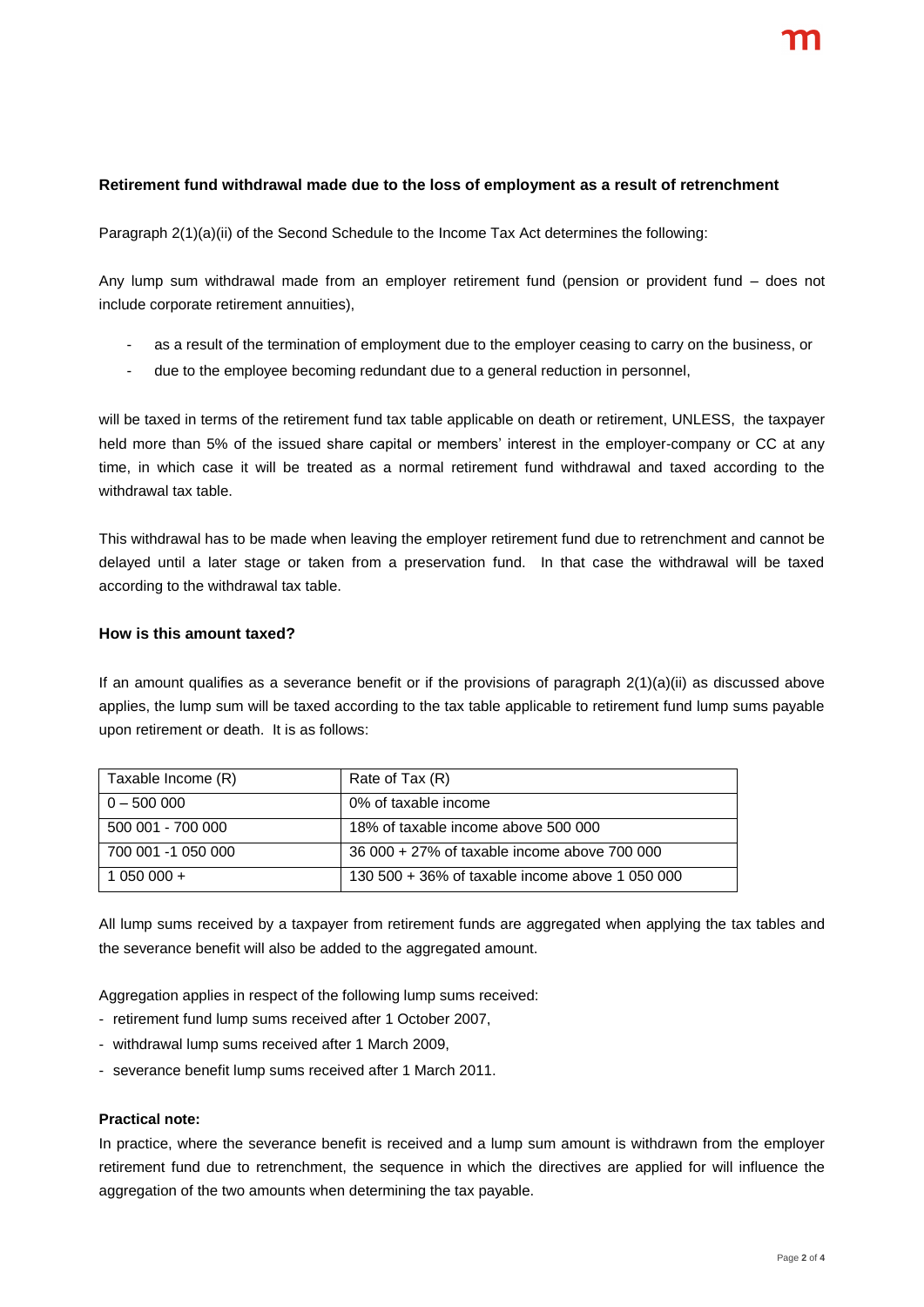#### **Important note:**

A severance benefit cannot be transferred to a retirement fund as it does not originate from a retirement fund. Therefore it will always impact the tax free portion available at retirement due to aggregation.

#### **Practicalities**

Where an employee receives a lump sum from their employer due to the termination of employment, **that lump sum WILL BE treated as a severance benefit and taxed in terms of the retirement fund RETIREMENT/DEATH tax table, IF**:

- $\checkmark$  The employee is over the age of 55 years, irrespective of the reason for the termination of employment;
- $\checkmark$  If the employee's employment is terminated due to ill health or permanent disability, irrespective of the person's age;
- $\checkmark$  If the employment is terminated due to retrenchment, irrespective of the age of the person and the employee DOES NOT OR HAS NEVER held more than 5% of the shares/interest of the employercompany or CC. (This includes voluntary and involuntary retrenchment).
- $\checkmark$  If the employee makes a withdrawal from the employer pension or provident fund (even if the employee is not eligible for retirement or early retirement) at the time of being retrenched.

Where an employee receives a lump sum from their employer due to the termination of employment, **that lump sum WILL NOT BE treated as a severance benefit and it will be taxed in terms of the retirement fund WITHDRAWAL tax table, IF**:

- x The employee is younger than 55 and the employment is terminated for any reason other than ill health, disability, or retrenchment;
- x The employee is retrenched and HOLDS MORE OR DID HOLD MORE than 5% of the shares or interest in the employer-company or CC;
- x The employee transfers the employer-retirement fund benefit to a preservation fund upon retrenchment and then makes a subsequent withdrawal from the preservation fund at a later stage.

| Taxable Income (R) | Rate of Tax (R)                               |
|--------------------|-----------------------------------------------|
| $0 - 25000$        | 0% of taxable income                          |
| 25 001 - 660 000   | 18% of taxable income above 25 000            |
| 660 001 - 990 000  | 114 300 + 27% of taxable income above 660 000 |
| 990 001 and above  | 203 400 + 36% of taxable income above 990 000 |

The withdrawal tax table is as follows:

#### **Important note:**

Disallowed contributions can only be offset against the lump sum withdrawal made from the retirement fund and cannot be applied against a severance benefit to reduce the taxable lump sum. Tax tables can change and should be confirmed before giving advice to clients.